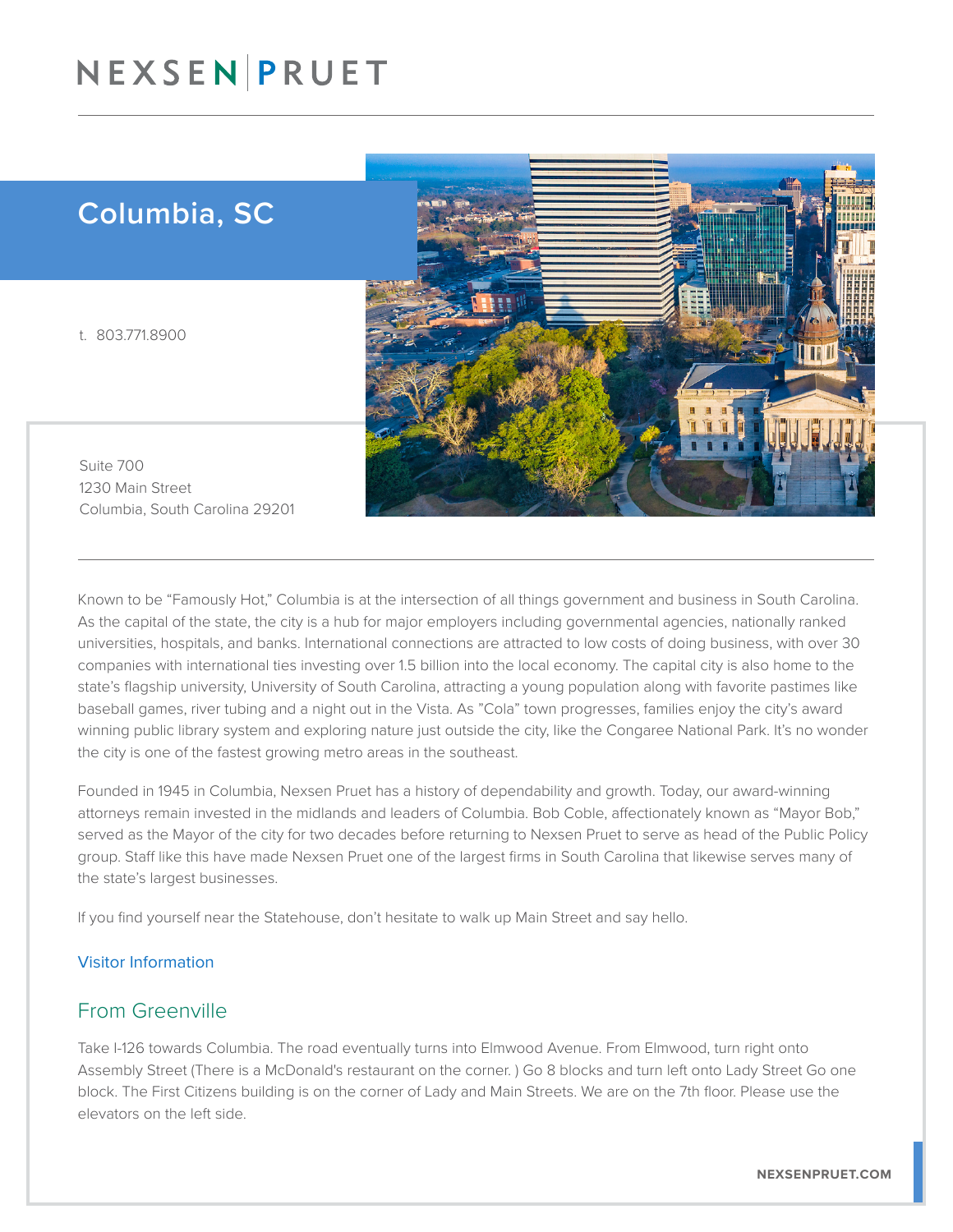## NEXSENPRUET

Please reference the parking map and elevator guide here. Guest parking entrance located off of Gervais Street.

#### From Charlotte

Take I-77 South towards Columbia Drive approximately 76.9 Miles Take Exit 18 (SC-277) towards Columbia I-20 West / Augusta Drive Approximately 7.8 Miles SC-277 Turns into Bull Street, Continue on Bull Street until you come to Lady Street and turn right. Go three blocks. The First Citizens building is on the corner of Lady and Main Streets. We are on the 7th floor. Please use the elevators on the left side.

### Please reference the parking map and elevator guide here. Guest parking entrance located off of Gervais Street.

### From Florence

Take I-20 West to Columbia. Take Exit 18 (SC-277) towards Columbia I-20 West / Augusta Drive Approximately 7.8 Miles SC-277 Turns into Bull Street, Continue on Bull Street until you come to Lady Street and turn right. Go three blocks. The First Citizens building is on the corner of Lady and Main Streets. We are on the 7th floor. Please use the elevators on the left side.

### Please reference the parking map and elevator guide here. Guest parking entrance located off of Gervais Street.

#### From Charleston

Take I-26 to I-126 (Columbia Exit) Follow I-126 into Town; I-126 turns into Elmwood Avenue From Elmwood, turn right onto Assembly Street (There is a McDonald's restaurant on the corner. ) Go 8 blocks and turn left onto Lady Street Go one block. The First Citizens building is on the corner of Lady and Main Streets. We are on the 7th floor. Please use the elevators on the left side.

### Please reference the parking map and elevator guide here. Guest parking entrance located off of Gervais Street.

### From the Airport

Exit the Airport towards Columbia (past a small lake) and take a left onto Airport Boulevard. Go a few miles through a major intersection veering to the left and continue until the road turns right, turning into Knox Abbott Drive. Driving towards the city, cross over the Blossom Street Bridge and take a left on Assembly Street by the Carolina Coliseum. Driving on Assembly Street, turn right on Lady Street, one block after the State House. Go one block. The First Citizens building is on the corner of Lady and Main Streets. We are on the 7th floor. Please use the elevators on the left side.